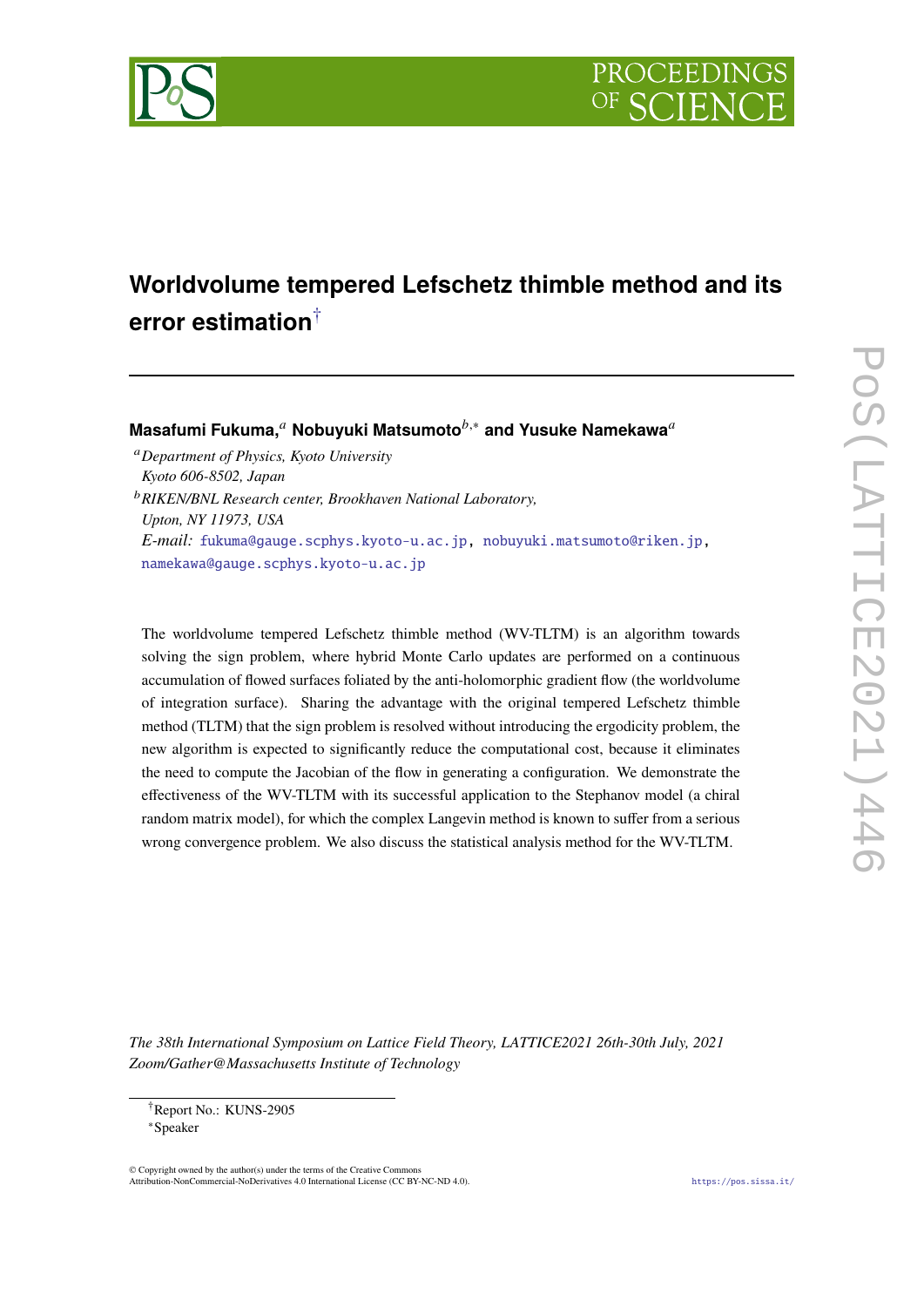# **1. Introduction**

The sign problem is a notorious problem in applying Monte Carlo methods to systems with complex actions, which include the finite density QCD as a typical example [1]. The tempered Lefschetz thimble method (TLTM) [2] was proposed as a versatile solution to this problem. This algorithm resolves the ergodicity problem inherent in Lefschetz thimble methods by tempering the system with the antiholomorphic gradient flow, where a discrete set of replicas of configuration space is introduced. In spite of its successful applications to various models  $[2-4]$ , the original TLTM has a drawback of high computational costs in generating a configuration, coming from the calculation of the Jacobian of the flow and from the introduction of a large number of replicas to ensure a sufficiently large acceptance rate in exchanging configurations between adjacent replicas.

The *worldvolume tempered Lefschetz thimble method* (WV-TLTM) [5] was introduced to overcome this issue. This algorithm belongs to a class of *worldvolume Hybrid Monte Carlo* (WV-HMC), where HMC updates are performed on a continuous set of replicas (the *worldvolume* of integration surface). The WV-TLTM is expected to significantly reduce the computational costs, because one no longer needs to compute the Jacobian of the flow in generating a configuration. In this talk, we review the WV-TLTM and show its successful application [5] to the Stephanov model [6]. We also discuss the statistical analysis method for this algorithm [7]. The basics and other applications of the (WV-)TLTM are discussed in the contribution [8].

#### **2. Worldvolume tempered Lefschetz thimble method**

In the Lefschetz thimble method [9–12], we complexify the integration variable from  $x \in \mathbb{R}^N$ to  $z = x + iy \in \mathbb{C}^N$ . We assume that the integrands in path integrals are entire functions over  $\mathbb{C}^N$ . Then, Cauchy's theorem ensures that the integration surface can be continuously deformed,  $\Sigma_0 = \mathbb{R}^N \to \Sigma_t$  (*t*: deformation parameter), without changing the values of the integrals:

$$
\langle O \rangle \equiv \frac{\int_{\mathbb{R}^N} dx \, e^{-S(x)} O(x)}{\int_{\mathbb{R}^N} dx \, e^{-S(x)}} = \frac{\int_{\Sigma_t} dz_t \, e^{-S(z_t)} O(z_t)}{\int_{\Sigma_t} dz_t \, e^{-S(z_t)}}.
$$
 (1)

We deform the integration surface with the following anti-holomorphic gradient flow:

$$
\frac{d}{dt}z_t = [\partial S(z_t)]^*, \quad z_{t=0} = x.
$$
\n(2)

The crucial property of the flow is that the flowed surface approaches a union of Lefschetz thimbles:

$$
\Sigma_t \xrightarrow{t \to \infty} \bigcup_{\sigma} \mathcal{J}_{\sigma},\tag{3}
$$

where the Lefschetz thimble  $\mathcal{J}_{\sigma}$  associated with a critical point  $z_{\sigma}$  [at which  $\partial S(z_{\sigma}) = 0$ ] consists of orbits flowing out of  $z_{\sigma}$ . Since the imaginary part of the action is constant on each  $\mathcal{J}_{\sigma}$  $[\text{Im } S(z) = \text{Im } S(z_{\sigma})$  ( $z \in \mathcal{J}_{\sigma}$ )], the oscillatory behavior of the integrals will become mild at large t. However, multiple  $\mathcal{J}_{\sigma}$ 's are often relevant to the estimation of the path integral [13], and since  $\mathcal{J}_{\sigma}$ 's are separated by regions where Re  $S(z) = \infty$ , the distribution on  $\Sigma_t$  gets multimodal as we increase the flow time  $t$ .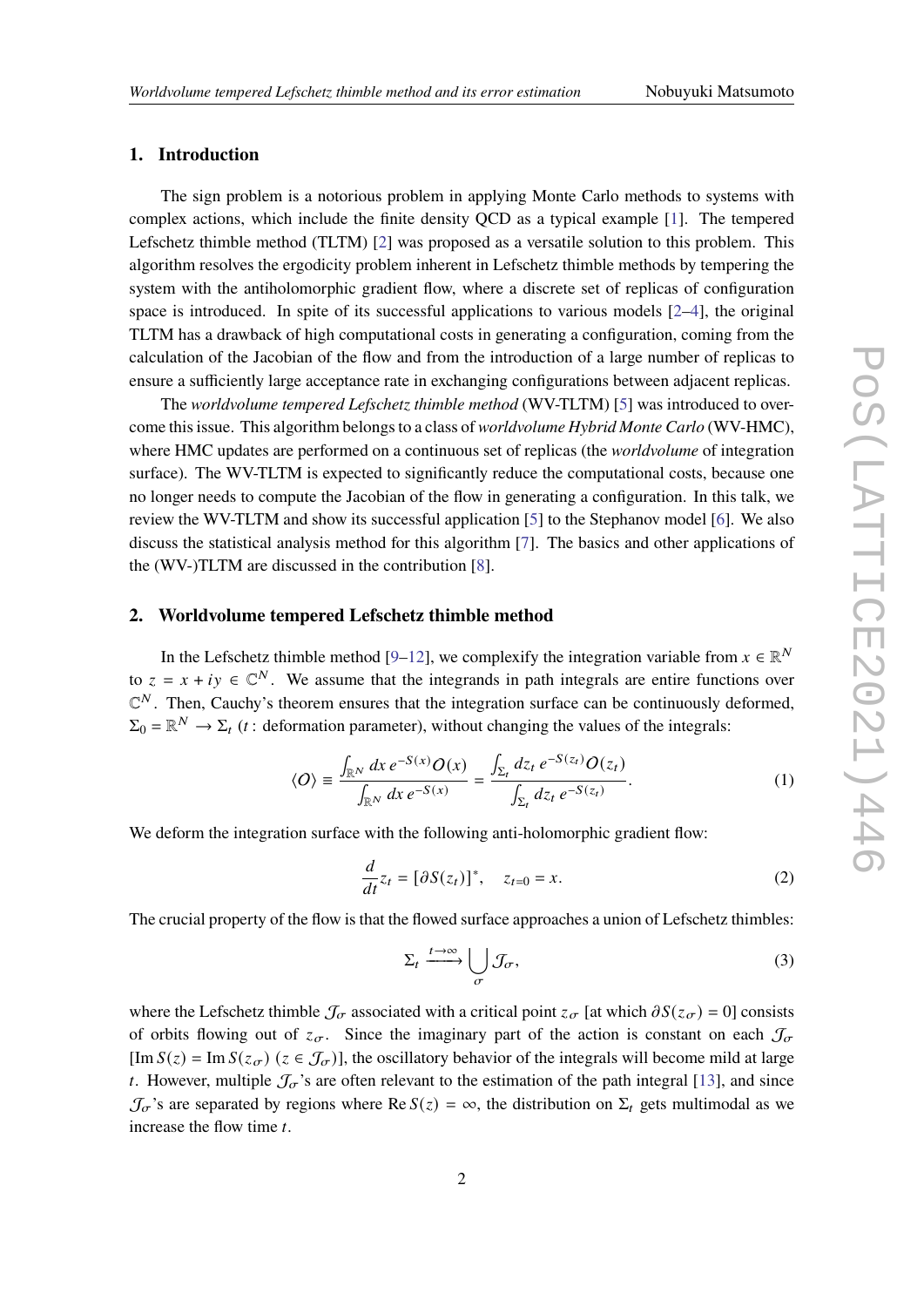

**Figure 1:** The worldvolume R (colored region) consisting of  $\Sigma_t$  foliated by the flow (2).

The tempered Lefschetz thimble method (TLTM) [2] resolves this issue by tempering the system with the flow time (where the parallel tempering  $[14–16]$  is employed). However, this algorithm becomes expensive at large degrees of freedom because of the increasing number of replicas so as to ensure a sufficiently large acceptance rate in the exchange process, as well as of the calculation of the determinant of the Jacobian of the flow,  $J_t(x) = \partial z_t(x)/\partial x$ .<sup>1</sup>

The worldvolume tempered Lefschetz thimble method (WV-TLTM) [5] resolves this drawback of the original TLTM. The key observation in the new algorithm is that Eq. (1) can be expressed as an integral over a region

$$
\mathcal{R} \equiv \left\{ z_t(x) \in \mathbb{C}^N \mid x \in \mathbb{R}^N, t \in [T_0, T_1] \right\} = \bigcup_{t = T_0}^{T_1} \Sigma_t,
$$
\n(4)

by averaging the numerator and the denominator in Eq. (1) over t with an arbitrary weight  $e^{-W(t)}$ :<sup>2</sup>

$$
\langle O \rangle = \frac{\int_{\Sigma_t} dz_t \, e^{-S(z_t)} O(z_t)}{\int_{\Sigma_t} dz_t \, e^{-S(z_t)}} = \frac{\int_{T_0}^{T_1} dt \, e^{-W(t)} \int_{\Sigma_t} dz_t \, e^{-S(z_t)} O(z_t)}{\int_{T_0}^{T_1} dt \, e^{-W(t)} \int_{\Sigma_t} dz_t \, e^{-S(z_t)}}.
$$
 (5)

We call the region R the *worldvolume*, because this can be regarded as an orbit of integration surface (see Fig. 1). To perform Monte Carlo calculations, we further rewrite Eq. (5) to the form

$$
\langle O \rangle = \frac{\int_{\mathcal{R}} Dz \, e^{-[W(t(z)) + \text{Re}\, S(z)]} \left( dt \, dz_t / Dz \right) e^{-i \, \text{Im}\, S(z)} \, O(z)}{\int_{\mathcal{R}} Dz \, e^{-[W(t(z)) + \text{Re}\, S(z)]} \left( dt \, dz_t / Dz \right) e^{-i \, \text{Im}\, S(z)}},\tag{6}
$$

where  $Dz$  is the invariant volume element on R and  $t(z)$  is the flow time at  $z \in \mathcal{R}$ . If we use  $(t, x)$ as coordinates on  $\mathcal{R}$ , then  $dz_t$  and  $Dz$  can be written as

$$
dz_t = \det J_t(x) \, dx,\tag{7}
$$

$$
Dz = \alpha(z_t(x)) |\det J_t(x)| dx dt,
$$
\n(8)

<sup>&</sup>lt;sup>1</sup> det  $J_t(x)$  needs to be computed in the exchange process to take into account the difference of the volume elements between adjacent replicas (see, e.g., [4] for a detailed discussion).

<sup>&</sup>lt;sup>2</sup>Although  $e^{-W(t)}$  can take an arbitrary form in principle, practically it is chosen such that it leads to a uniform distribution in  $t$ .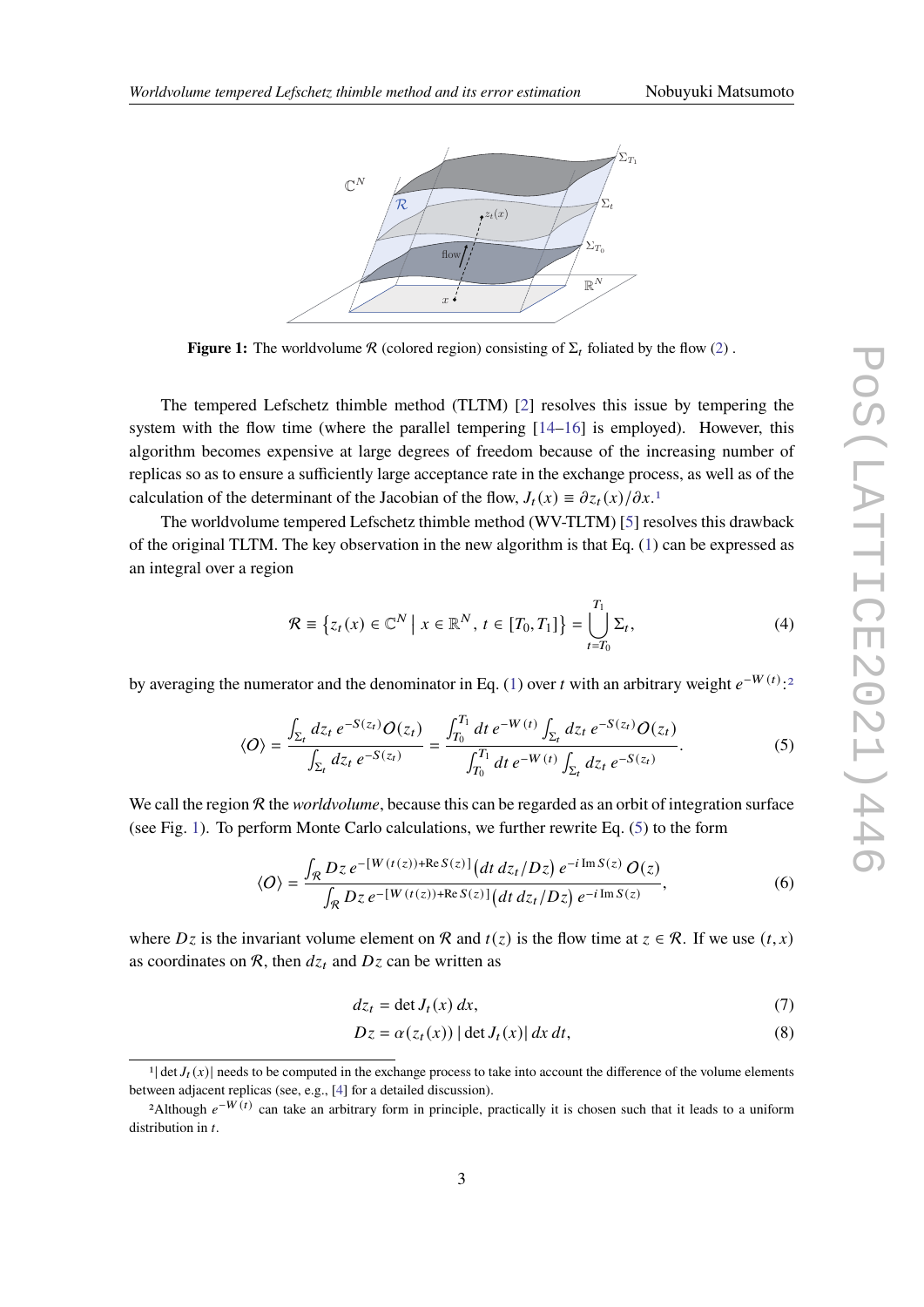where  $\alpha(z_t)$  is the magnitude of the normal component of  $\dot{z}_t(x) = [\partial S(z_t(x))]^*$  to R. Then, by introducing the potential  $V(z)$  and the reweighting factor  $A(z)$  as

$$
V(z) \equiv \text{Re}\, S(z) + W(t(z)),\tag{9}
$$

$$
A(z) = \frac{dt dz_t}{Dz} e^{-i \operatorname{Im} S(z)} = \alpha^{-1}(z) \frac{\det J_t(x)}{|\det J_t(x)|} e^{-i \operatorname{Im} S(z)},
$$
(10)

Eq. (6) can be written as a ratio of reweighted averages,

$$
\langle O \rangle = \frac{\langle A(z) O(z) \rangle_{\mathcal{R}}}{\langle A(z) \rangle_{\mathcal{R}}} \quad \left( \langle f(z) \rangle_{\mathcal{R}} \equiv \frac{\int_{\mathcal{R}} Dz \, e^{-V(z)} f(z)}{\int_{\mathcal{R}} Dz \, e^{-V(z)}} \right). \tag{11}
$$

The reweighted averages  $\langle * \rangle_R$  on the subspace R are estimated by the Hybrid Monte Carlo with the RATTLE discretization [17, 18] (for the use of the RATTLE in Lefschetz thimble methods, see [11, 19] and [4]).

The computational cost of the WV-TLTM is reduced from that of the original TLTM for two reasons. One is that the continuous migration of  $t$  eliminates the need to worry about the acceptance rate in the exchange process. The other is that, as the potential  $V(z)$  in the molecular dynamics does not contain the Jacobian matrix  $J_t(x)$  [see Eq. (9)],  $J_t(x)$  needs not be calculated in generating a configuration if we use an iterative method in linear inversion as in Ref. [20] (see Ref. [5] for details).<sup>3</sup>

#### **3. Application to the Stephanov model**

To confirm the effectiveness of the WV-TLTM, we apply this algorithm to the Stephanov model [6]. This model has been regarded as an important benchmark for algorithms towards solving the sign problem, because it reproduces the qualitative behavior of finite density QCD in the limit of large matrix size [6, 21, 22] and also it gives rise to a serious wrong convergence problem [23] with the complex Langevin method [24, 25].

The partition function of the model is given by

$$
Z_{\text{Steph}} \equiv \int d^2W e^{-n \operatorname{tr} W^{\dagger} W} \det \begin{bmatrix} m & iW + \mu \\ iW^{\dagger} + \mu & m \end{bmatrix} . \tag{12}
$$

Here, *W* is an  $n \times n$  complex matrix representing the gauge-field degrees of freedom with a flat measure  $d^2W \equiv \prod_{i,j} (d \text{Re } W_{ij} d \text{Im } W_{ij})$ , and m and  $\mu$  correspond to the quark mass and the baryon number chemical potential, respectively. We have set the temperature to zero, for which the sign problem is most severe. We estimate the chiral condensate  $\langle \overline{\psi}\psi \rangle$  and the baryon number density  $\langle \psi^{\dagger} \psi \rangle$  defined by

$$
\langle \overline{\psi}\psi \rangle \equiv \frac{1}{2n} \frac{\partial}{\partial m} \log Z_{\text{Steph}}, \quad \langle \psi^{\dagger}\psi \rangle \equiv \frac{1}{2n} \frac{\partial}{\partial \mu} \log Z_{\text{Steph}}.
$$
 (13)

Figure 2 shows the results for varying  $\mu$  with  $n = 10$  (thus  $N = 2n^2 = 200$ ) and  $m = 0.004$ . We also give for comparison the results obtained with the naive reweighting method and with the

<sup>&</sup>lt;sup>3</sup>The phase of the Jacobian [Eq.  $(10)$ ] still needs to be computed upon measurement.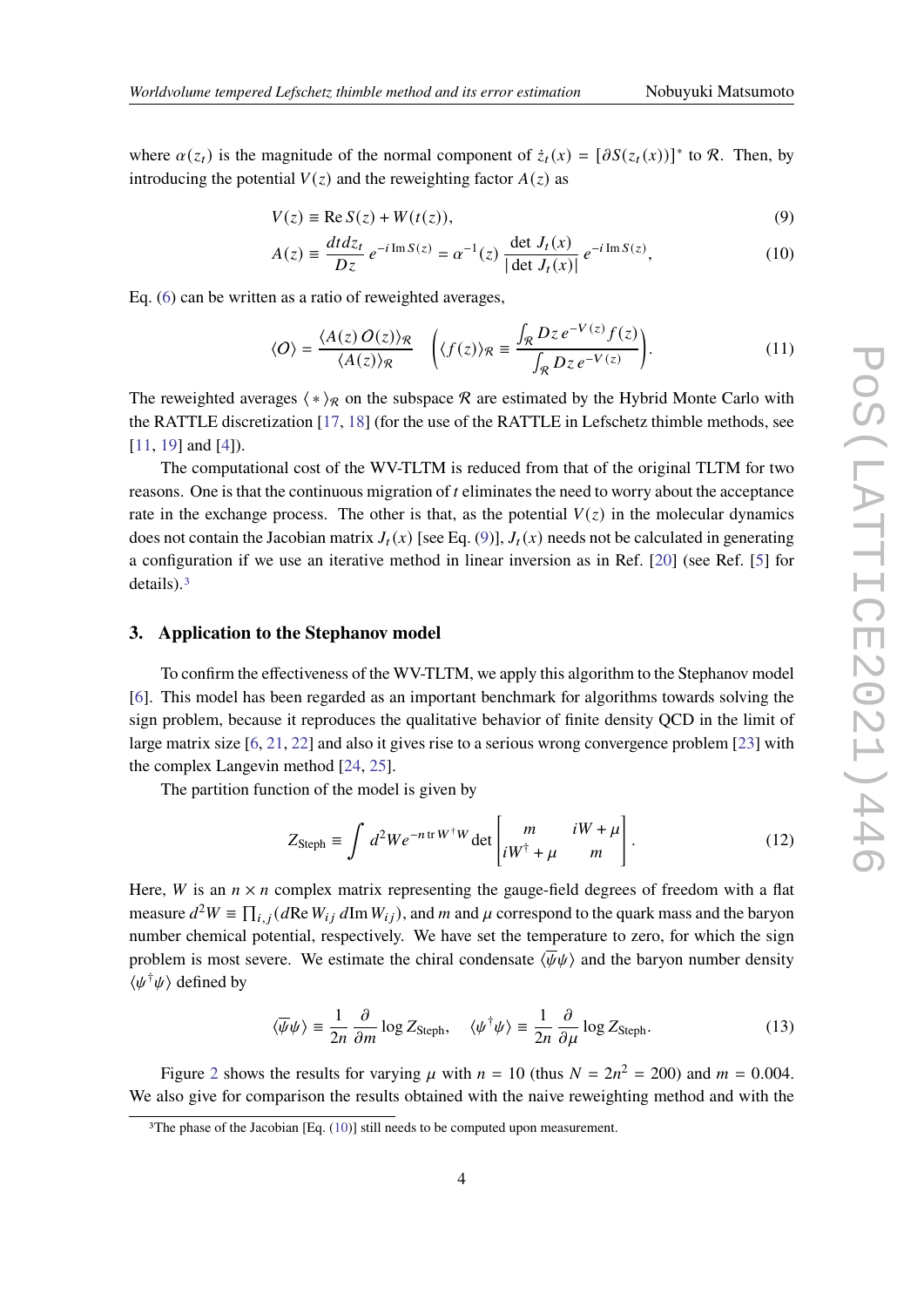

**Figure 2:** Estimates of the chiral condensate (upper panels) and the number density (lower panels) [5].

complex Langevin method (see [5] for detailed analysis). This size of matrix ( $n = 10$ ) requires more than about 70 replicas in the original TLTM, making the computation very costly. The sample size is set to 4,000–17,000 for the WV-TLTM varying on  $\mu$ , and to 10,000 for the naive reweighting and complex Langevin methods.

From the results with the naive reweighting, we see that there is a severe sign problem for this parameter. We also see that the complex Langevin suffers from the wrong convergence (largely deviated means from the exact values with small statistical errors; see [23] for a detailed analysis of the Stephanov model with the complex Langevin method). In contrast, the WV-TLTM gives results in good agreement with the exact values with controlled statistical errors, which proves the effectiveness of the WV-TLTM.

## **4. Statistical analysis method for the WV-TLTM**

In generating configurations,  $T_1$  must be set sufficiently large to reduce the sign problem and  $T_0$  sufficiently small to recover ergodicity. In the estimation, however, we can use different values of  $T_0$ ,  $T_1$  (denoted by  $\tilde{T}_0$ ,  $\tilde{T}_1$ ) by restricting the data to those belonging to the interval  $[\tilde{T}_0, \tilde{T}_1]$ . Note that in an ideal situation the estimate of a fixed observable does not depend on the choice of  $\tilde{T}_0$ ,  $\tilde{T}_1$  according to Cauchy's theorem. We can in turn use this fact in actual calculations to test the sufficiency of the sample size for the whole configuration space to be well explored. Furthermore, when necessary, we may exclude two extreme regions: one is the small  $t$  region suffering from phase fluctuations, and the other is the large  $t$  region having possible large autocorrelations and systematic errors due to the complicated geometry of  $\Sigma_t$  at large t.

We now show that the restricted data set can be regarded as obtained from a Markov chain [7]. Let  $P(z'|z)$  be the transition matrix in the whole worldvolume with  $[T_0, T_1]$ , and denote by  $\tilde{\mathcal{R}}$  the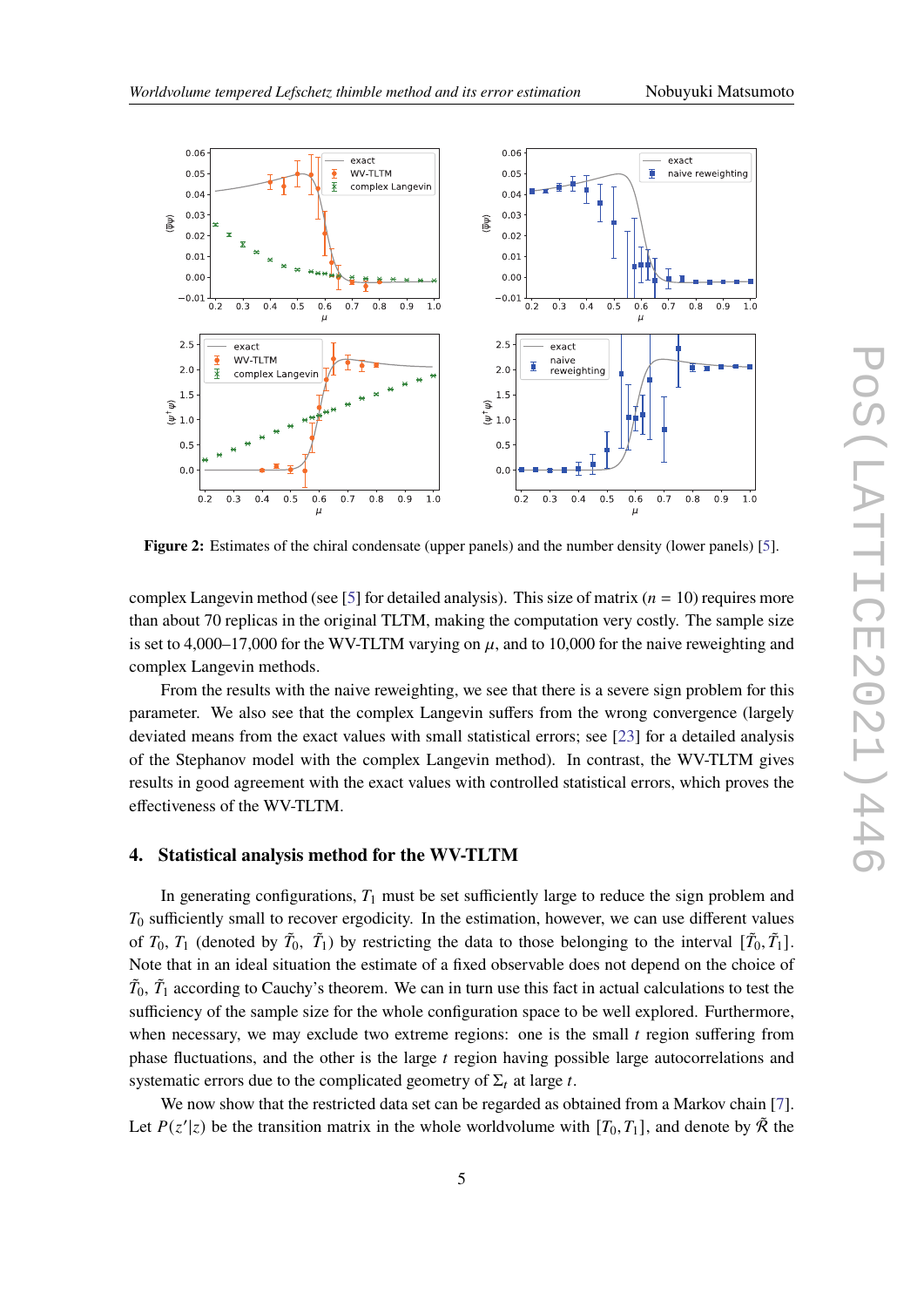

**Figure 3:** The dependence of statistical quantities on the choice of  $\tilde{\mathcal{R}}$  with varying  $\tilde{T}_0$  and fixed  $\tilde{T}_1$ . (Top)  $\tilde{T}_0$ independence of the estimates [7]. (Bottom left) Scaling of  $\tilde{\tau}_{int}$ , Eq. (18), and (Bottom right)  $\tilde{T}_0$ -independence of the statistical errors, Eq. (20) [7]. The integrated autocorrelation times are saturated in the shaded region,  $\tilde{\tau}_{int} \approx 1$ , where the scaling (18) breaks down.

restricted region with  $[\tilde{T}_0, \tilde{T}_1]$ . Then, the probability  $\tilde{P}(z'|z)$  to obtain  $z' \in \tilde{\mathcal{R}}$  from  $z \in \tilde{\mathcal{R}}$  can be expressed as

$$
\tilde{P}(z'|z) = P(z'|z) + \int_{\tilde{R}^c} dw \, P(z'|w) P(w|z) + \int_{\tilde{R}^c} dw_2 dw_1 \, P(z'|w_2) P(w_2|w_1) P(w_1|z) + \cdots,
$$
\n(14)

where  $\tilde{\mathcal{R}}^c \equiv \mathcal{R} \backslash \tilde{\mathcal{R}}$ . The first term describes a direct transition in  $\tilde{\mathcal{R}}$ , while the rest describes processes that leave  $\tilde{\mathcal{R}}$  once. The ergodicity of P ensures that of  $\tilde{P}$ , so that  $\tilde{P}$  has the correct normalization as a transition matrix. Furthermore, if P satisfies the detailed balance with equilibrium distribution  $\rho_{eq}(z)$ ,  $\tilde{P}$  also satisfies the detailed balance with the equilibrium distribution  $\tilde{\rho}_{eq}(z) \equiv$  $\rho_{\text{eq}}(z)/\int_{\tilde{\mathcal{R}}} dz \rho_{\text{eq}}(z)$ . We thus can apply standard statistical analysis methods (such as the Jackknife) to the restricted data set.

Figure 3 shows the estimates of the baryon number density with varying  $\tilde{T}_0$  and fixed  $\tilde{T}_1$  for the Stephanov model of a matrix size  $n = 2$  (see [7] for details). We observe a plateau for a wide range of  $r \equiv (\tilde{T}_1 - \tilde{T}_0)/(T_1 - T_0)$ , from which we confirm that the estimates do not depend on  $\tilde{T}_0$ . The estimates are slightly deviated from the exact value at  $r \leq 0.2$ , but this can be understood by the smallness of the sample size when  $\tilde{T}_0$  gets close to  $\tilde{T}_1$ .

One may be worried about the increase in statistical errors due to the reduced size of restricted data set. We can argue that this is not the case because the effect of the decrease in the sample size is compensated by the decrease in autocorrelation. In fact, one can show that the effective sample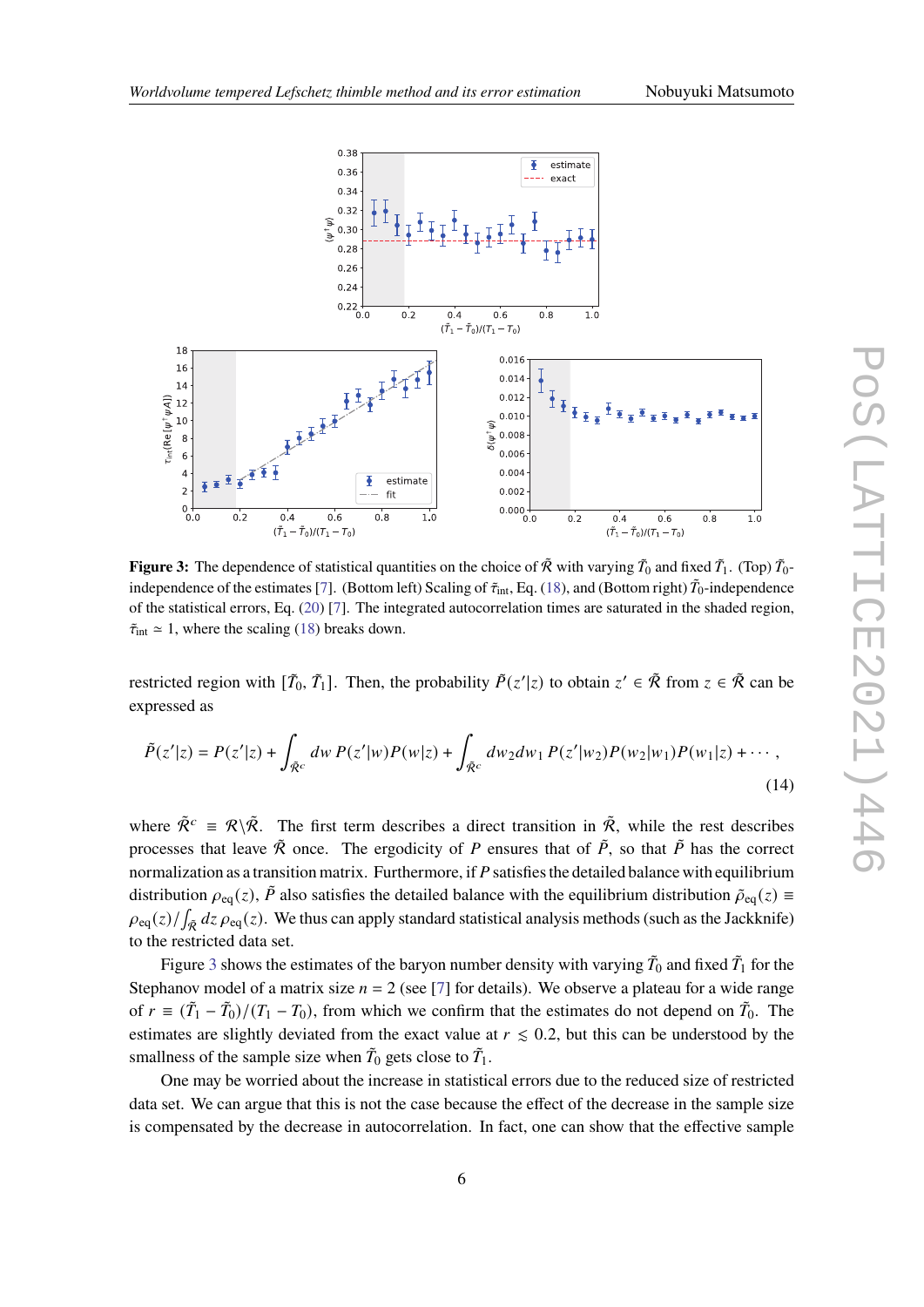size  $N_{\text{conf}}^{\text{eff}}$  defined by

$$
N_{\rm conf}^{\rm eff} \equiv N_{\rm conf} / \tau_{\rm int} \tag{15}
$$

does not depend on the choice of  $\tilde{T}_0$ ,  $\tilde{T}_1$ . Here,  $N_{conf}$  is the original sample size, and  $\tau_{int}$  is the integrated autocorrelation time of a given operator  $O$ , defined from the autocorrelation functions  $C_k \equiv \langle (O_0 - \langle O \rangle)(O_k - \langle O \rangle) \rangle$  as

$$
\tau_{\text{int}} \equiv 1 + 2 \sum_{k=1}^{\infty} C_k / C_0.
$$
 (16)

We assume that the flow time  $t \in [T_0, T_1]$  is uniformly distributed, which is equivalent to assuming that the weight function  $W(t)$  is ideally chosen [see discussion below Eq. (5)]. We also assume that the integrated autocorrelation time of  $t$  is 1. Then, the probability for a configuration to appear in  $[\tilde{T}_0, \tilde{T}_1]$  is given by

$$
p \equiv \frac{\tilde{T}_1 - \tilde{T}_0}{T_1 - T_0}.\tag{17}
$$

Since a configuration appears in the subregion  $\tilde{\mathcal{R}}$  with this probability, the integrated autocorrelation time of the subsample will be reduced as

$$
\tilde{\tau}_{\text{int}} = p \tau_{\text{int}}.\tag{18}
$$

Since the sample size is reduced with the same ratio,  $\tilde{N}_{\text{conf}} = pN_{\text{conf}}$ , the effective sample size does not change:

$$
\tilde{N}_{\text{conf}}/\tilde{\tau}_{\text{int}} = N_{\text{conf}}/\tau_{\text{int}} = N_{\text{conf}}^{\text{eff}},\tag{19}
$$

which means that the statistical error  $\delta\langle O \rangle$  to the estimate of  $\langle O \rangle$  is independent of the choice of  $\tilde{T}_0$ ,  $\tilde{T}_1$  because  $\delta\langle O \rangle$  is given by the formula

$$
\delta \langle O \rangle = \sigma_O / \sqrt{N_{\text{conf}}^{\text{eff}}} \quad (\sigma_O^2 \equiv \langle (O - \langle O \rangle)^2 \rangle). \tag{20}
$$

The scaling (18) and the  $\tilde{T}_0$ ,  $\tilde{T}_1$ -independence of Eq. (20) can actually be confirmed as in Fig. 3.

# **5. Summary and outlook**

We have reported that the worldvolume tempered Lefschetz thimble method (WV-TLTM) works quite well, by demonstrating its effectiveness with the application to the Stephanov model. We also discussed the statistical analysis method for the WV-TLTM, which is expected to become useful especially when performing large-scale computations.

We are now preparing large-scale simulations with the WV-TLTM for systems having the sign problem, such as finite density QCD, the Hubbard model, and real-time QM/QFTs. In parallel with research in this direction, we believe that it is still important to continue developing the algorithm itself, for example, to find an efficient algorithm to determine the weight function  $W(t)$ . A study along these lines is in progress and will be reported elsewhere.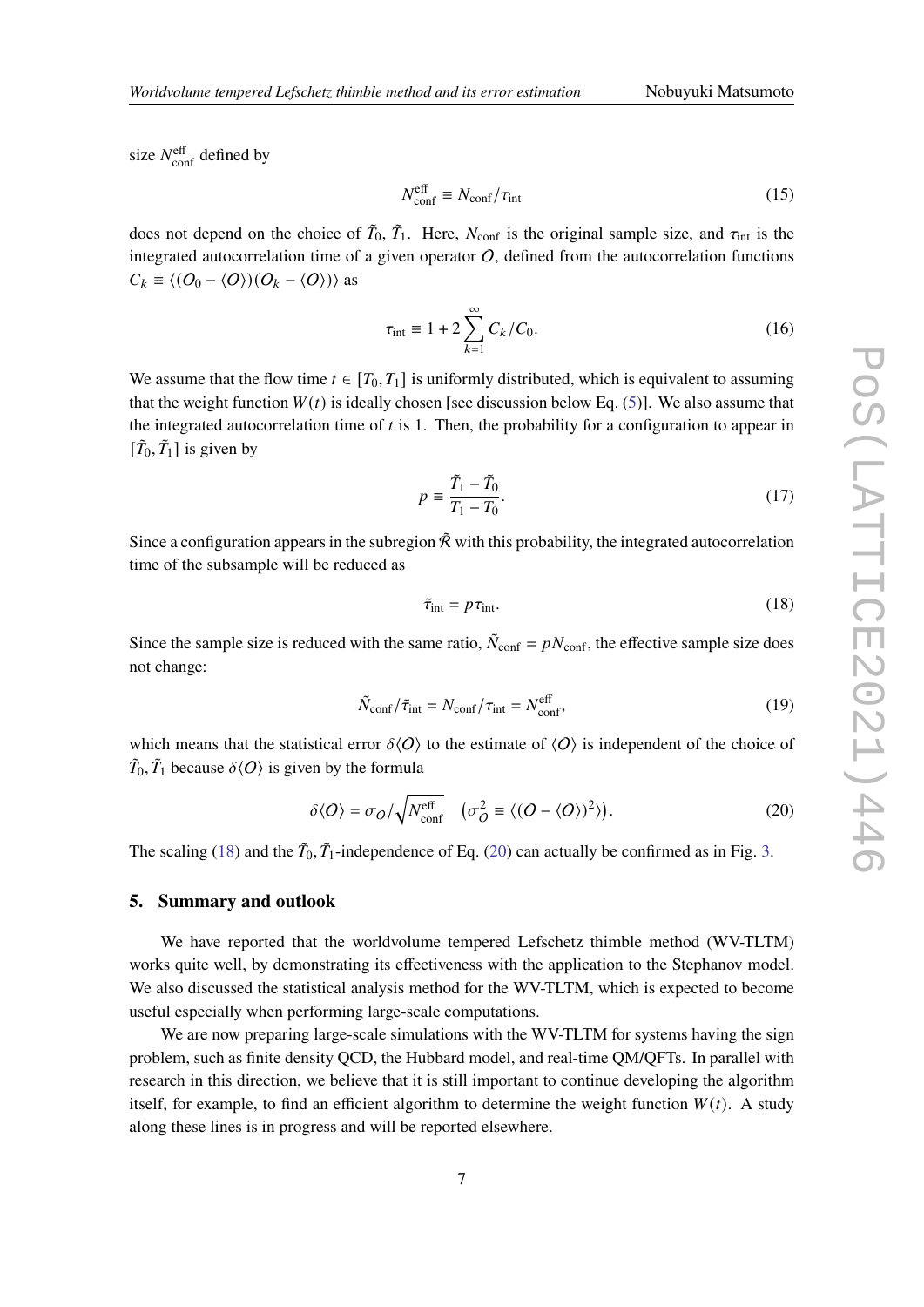## **Acknowledgments**

The authors thank Issaku Kanamori, Yoshio Kikukawa, and Jun Nishimura for useful discussions. N.M. thanks Henry Lamm, Akio Tomiya, and Yukari Yamauchi for valuable discussions during the conference. This work was partially supported by JSPS KAKENHI Grant Numbers JP20H01900, JP18J22698, JP21K03553 and by SPIRITS (Supporting Program for Interactionbased Initiative Team Studies) of Kyoto University (PI: M.F.). N.M. is supported by the Special Postdoctoral Researchers Program of RIKEN.

# **References**

- [1] J. Guenther, An overview of the OCD phase diagram at finite  $T$  and  $\mu$ , PoS **LATTICE2021** (2021) 013
- [2] M. Fukuma and N. Umeda, *Parallel tempering algorithm for integration over Lefschetz thimbles*, *PTEP* **2017** (2017) 073B01 [hep-lat/1703.00861].
- [3] M. Fukuma, N. Matsumoto and N. Umeda, *Applying the tempered Lefschetz thimble method to the Hubbard model away from half filling*, *Phys. Rev. D* **100** (2019) 114510 [1906.04243].
- [4] M. Fukuma, N. Matsumoto and N. Umeda, *Implementation of the HMC algorithm on the tempered Lefschetz thimble method*, 1912.13303.
- [5] M. Fukuma and N. Matsumoto, *Worldvolume approach to the tempered Lefschetz thimble method*, *PTEP* **2021** (2021) 023B08 [2012.08468].
- [6] M. A. Stephanov, *Random matrix model of QCD at finite density and the nature of the quenched limit*, *Phys. Rev. Lett*. **76** (1996) 4472 [hep-lat/9604003].
- [7] M. Fukuma, N. Matsumoto and Y. Namekawa, *Statistical analysis method for the worldvolume hybrid Monte Carlo algorithm*, to appear in PTEP [hep-lat/2107.06858].
- [8] M. Fukuma, N. Matsumoto, *The basics and applications of the tempered Lefschetz thimble method for the numerical sign problem*, *PoS* **LATTICE2021** (2021) 395.
- [9] E. Witten, *Analytic Continuation Of Chern-Simons Theory*, *AMS/IP Stud. Adv. Math.* **50** (2011) 347 [1001.2933].
- [10] M. Cristoforetti, F. Di Renzo and L. Scorzato, *New approach to the sign problem in quantum field theories: High density QCD on a Lefschetz thimble*, *Phys. Rev. D* **86** (2012) 074506 [1205.3996].
- [11] H. Fujii, D. Honda, M. Kato, Y. Kikukawa, S. Komatsu and T. Sano, *Hybrid Monte Carlo on Lefschetz thimbles - A study of the residual sign problem*, *JHEP* **1310** (2013) 147 [1309.4371].
- [12] A. Alexandru, G. Başar, P. F. Bedaque, G. W. Ridgway and N. C. Warrington, *Sign problem and Monte Carlo calculations beyond Lefschetz thimbles*, *JHEP* **1605** (2016) 053 [hep-lat/1512.08764].